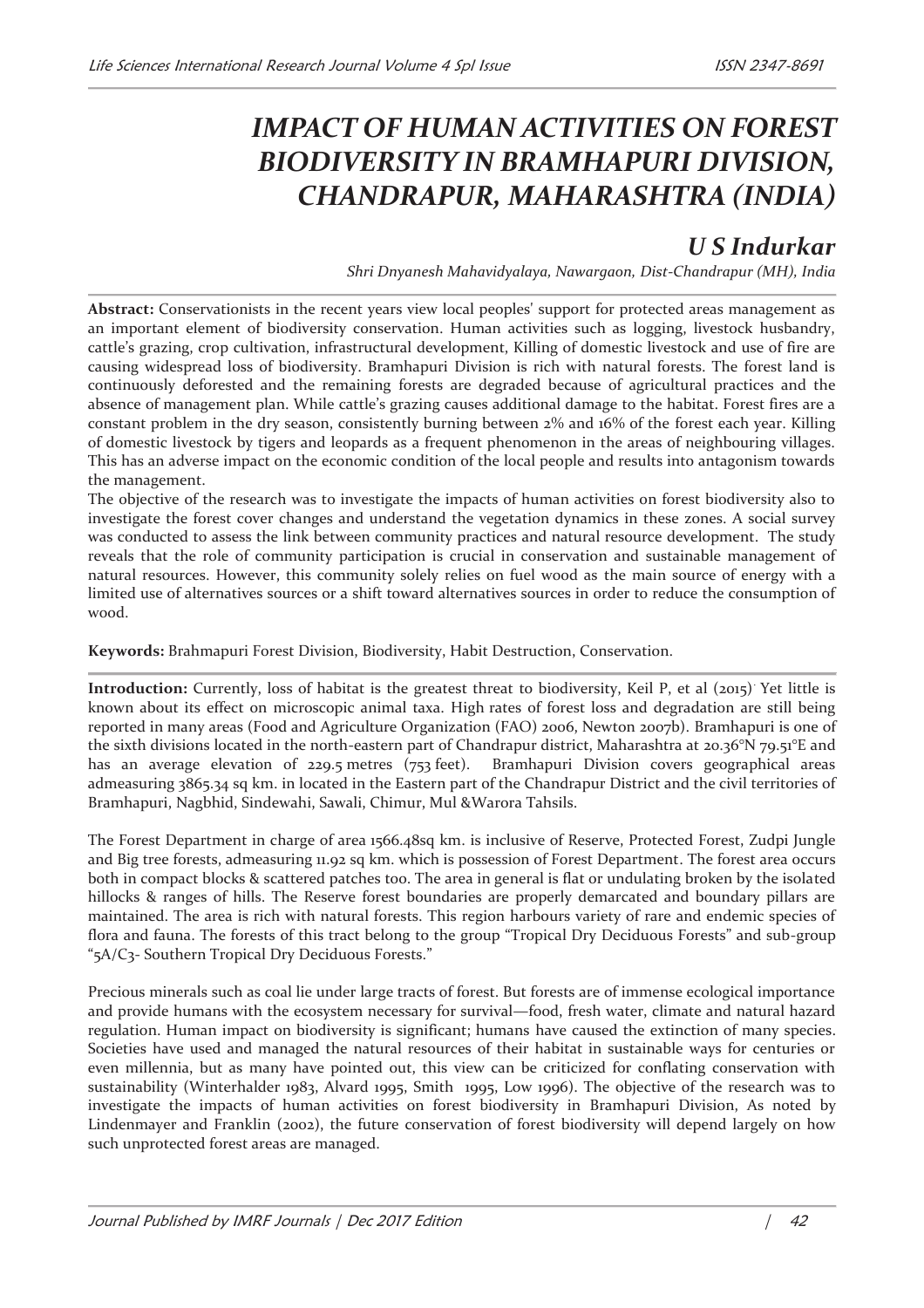**Methods:** Well-designed questionnaire formats were used for collecting information on deforestation, forest fire, cattle grazing sites, wood collector for burning, pilgrim sites, road & rail track sites, dam construction, human-tiger conflicts from field areas and from victims or their families. Based on the information gathered, affected areas were visited to collect the information on the area profile, level of the conflict, human casualties, livestock killings, place, time and seasonality of incidences and causes of conflict. Selected villages located on the edge of the forest were surveyed to determine the areas frequented by tigers. Information on compensation paid for the losses was also recorded. A social survey was conducted to assess the link between community practices and natural resource development & Data collected from websites.

**Observation**: There is no doubt that human civilization has had a negative impact on biodiversity, particularly since the industrial revolution. The forest land is continuously deforested and the remaining forests are degraded because of agricultural practices and the absence of management plan. The largest share of deforestation is attributable to the expansion of mechanized agriculture, followed by cattle ranching and small-scale agriculture. While cattle's grazing causes additional damage to the habitat.

Beside timber the other major causes of deforestation is agricultural expansion, often state-sponsored. In more recent times it is new policies and programmes of development; rapid industrialisation, urbanisation and growing consumerism that have resulted in the wide scale destruction of the forests. Forest fires are a constant problem in the dry season, consistently burning between 2% and 16% of the forest each year. Killing of domestic livestock by tigers and leopards as a frequent phenomenon in the areas of neighbouring villages. This has an adverse impact on the economic condition of the local people and results into antagonism towards the management.

Most of pilgrims sites in Bramhapuri Division forest. Impacts of the use of motorized vehicles in these sites can cause disturbance to wildlife. Poor Community of this division solely relies on fuel wood as the main source of energy. Bander Coal Company Private Limited (BCCPL), Mumbai, was to extract 175.110 mt of coal from over 1,170 hectare forest land near TATR in Chimur tehsil in Chandrapur district. The Brahmapuri Forest Division and Tadoba-Andhari Tiger Reserve (TATR) officials have said 'no' to proposed coal mining in Bander near TATR, Because, this is only tiger corridor between TATR-Melghat which will be destroyed by mining.

**Result & Discussion:** This study aims to investigate the forest cover changes and understand the vegetation dynamics in these zones. "These forest corridors are like umbilical cords, without which biodiversity will perish," The study reveals that the role of community participation is crucial in conservation and sustainable management of natural resources. However, this community solely relies on fuel wood as the main source of energy with a limited use of alternatives sources like kerosene and gas; this may necessitate a shift toward alternatives sources in order to reduce the consumption of wood.

According to a Greenpeace report, the government has already allowed diversion of 2,558 hectares of forest for coal mining in Chandrapur district since 2000. More importantly, the National Tiger Conservation Authority (NTCA) considers conservation of tiger corridors vital to prevent segregation of tiger populations and even the state forest department has admitted that tigers and leopards are commonly seen in the area. As many as 48 tigers have been found to inhabit outside the protected areas in forests of Chandrapur district in Maharashtra, taking the total number of such animals to 120 in the zone which is home to Tadoba-Andhari Tiger Reserve (TATR). They include 20 breeding tigresses, indicative of the fact that these healthy habitats can sustain the tiger population. It has again proved that stability of tiger population in TATR is due to healthy presence of other tigers in its surrounding areas.

Collecting non-wood forest products in the dry deciduous is often associated with burning: The fire removes the leaf litter layer, and freshly fallen fruits become visible and easier to collect.The open cast mine, with a capacity of 2MT per annum, is located 12.25 km from the TATR and will supply coal to the Chandrapur Super Thermal Power Station, run by Maharashtra State Power Generation Company. "Even though the state government has not yet notified the eco-sensitive zone, the fact remains that any type of mining should not be allowed within such sensitive area.

About 90% of the forest fires in India are created by humans. The normal fire season in India is from the month of February to mid-June. Clearing the forest for large-scale agriculture or to make pasture for livestock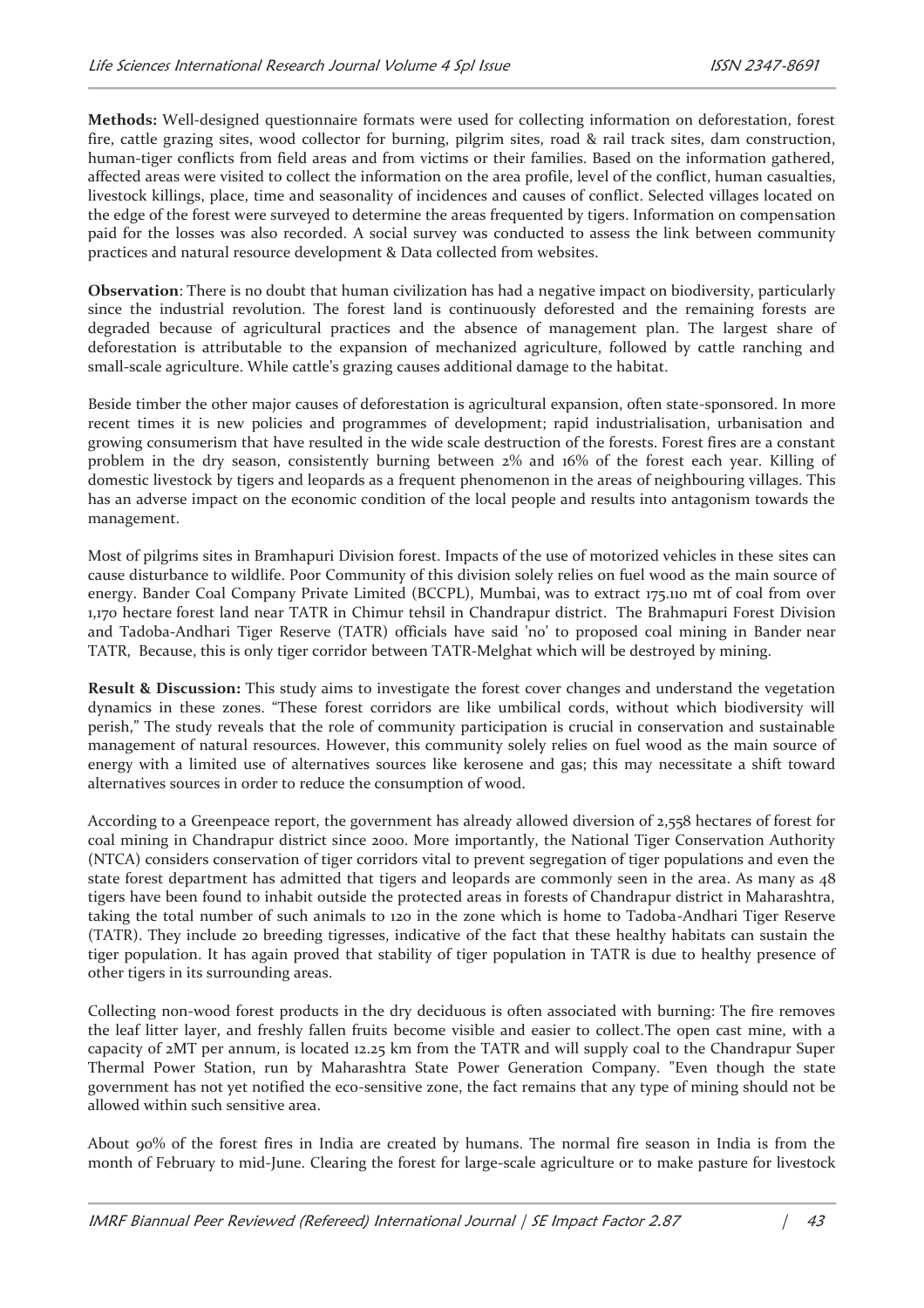is the second most dangerous threat. (Shashi Chawala,2012). Pilgrims sites, motor vehicles in forest are often viewed as disturbances that directly interfere with signal processing or communication, or directly harm animals. However, such sounds may also distract individuals and thus potentially interfere with their ability to make biologically important decisions about food selection, mate selection, and predator detection.(Alvin Aaden Yim-Hol Chan & Daniel T. Blumstein, 2011) Within the forest fragments that remain, human disturbance was found to be chronic and widespread. Forest patches are being subjected to tree cutting, browsing by livestock, construction of roads and tracks, and human-set fire, often in combination. Such disturbance has a negative impact on tree species richness (Ramírez-Marcial et al. 2001, Aravena et al. 2002, Galindo-Jaimes et al. 2002, Cayuela et al. 2006b,d, Echeverría et al. 2007a,b, Rey Benayas et al. 2007). The imaginative approaches at the interface of ecology, statistics, mathematics, informatics, and computational science can improve scientists' understanding of complex ecological systems and our approach to biological conservation and resource management. (Dhananjaya Reddy, 2015).

The suggestions to save the biodiversity in Bramhapuri forest division is that deforestation for agricultural expansion, programmes of development; rapid industrialisation, and Urbanisation by Government should be minimised. Poor Community of this division those solely relies on fuel wood as the main source of energy should provide subsidised gas. To search causes of Medium-intensity surface fire in an open Southern Tropical Dry Deciduous forest. An irrigation canal under construction running through the forests in Bramhapuri forest division adjacent Tadoba Tiger Reserve should build underground. Construction of road and rail tracks for transport without loss of Biodiversity in forest. Wood uses for funerals should be replaced by electrical crematorium. Cattle grazing site provide by authority to save killing of domestic livestock by tigers. We need biodiversity for its invaluable ecosystem services, providing oxygen, food, clean water, fertile soil, medicines, shelter, protection from storms and floods, a stable climate and recreation.

## **References:**

- 1. Alvard MS. (1995). Intraspecific prey choice by Amazonian hunters. *Current Anthropology* 36:789-818
- 2. Alvin AadenYim-Hol Chan&Daniel T. Blumstein, (2011) Attention, noise, and implications for wildlife conservation and management *Applied Animal Behaviour Science* Volume 131, Issues 1-2, Pages 1–7
- *3.* Aravena, J. C., M. R. Carmona, C. A. Perez, and J. J. Armesto. (2002). Changes in tree species richness, stand structure and soil properties in a successional chronosequence in northern Chiloe Island, Chile. *Revista Chilena de Historia Natural* 75(2):339–360.
- 4. Cayuela, L., D. J. Golicher, J. M. Rey-Benayas, M. González-Espinosa, and N. Ramírez-Marcial. (2006b). Fragmentation, disturbance and tree diversity conservation in tropical montane forests. *Journal of Applied Ecology* 43:1172–1182.
- 5. Cayuela, L., J. M. Rey Benayas, A. Justel, and J. Salas-Rey. (2006d). Modelling tree diversity in a highly fragmented tropical montane landscape. *Global Ecology and Biogeography* 15:602–613.
- 6. Dhananjaya Reddy, (2015). Ecological sustainability and conservation-mathematical challenges. *Life Sciences International Research Journal*: Volume 2 Issue 2 (2015)
- 7. Echeverría, C., A. C. Newton, A. Lara, J. M. Rey- Benayas, and D. Coomes. (2007b). Impacts of forest fragmentation on species composition and forest structure in the temperate landscape of southern Chile. *Global Ecology and Biogeography* 16:426–439.
- 8. Echeverría, C., L. Cayuela, R. H. Manson, D. A. Coomes, A. Lara, J. M. Rey-Benayas, and A. C. Newton. (2007a). Spatial and temporal patterns of forest loss and fragmentation in Mexico and Chile. Pages 14–42 in A. C. Newton, editor. Biodiversity loss and conservation in fragmented forest landscapes. The forests of montane Mexico and temperate South America. CABI, Wallingford, Oxfordshire, UK.Food and Agriculture Organization (FAO). 2006. *The global forest resources assessment.* FAO, Rome, Italy.
- 9. Galindo-Jaimes, L., M. González-Espinosa, P. Quintana-Ascencio, and L. García-Barrios. (2002). Tree composition and structure in disturbed stands with varying dominance by *Pinus* spp. in the highlands of Chiapas, México. *Plant Ecology* 162:259–272.
- 10. Keil P, Storch D, Jetz W. (2015). On the decline of biodiversity due to area loss. Nat Commun. 2015 Nov 17;6:8837. doi: 10.1038
- 11. Lindenmayer, D. B., and J. F. Franklin. (2002). *Conserving forest biodiversity. A comprehensive multiscaled approach.* Island Press, Washington, D. C., USA.
- 12. Low BS. (1996). Behavioral ecology of conservation in traditional societies. *Human Nature* 7(4):353-79
- 13. Newton, A. C., editor. 2007b. *Biodiversity loss and conservation in fragmented forest landscapes. The forests of montane Mexico and temperate South America.* CABI, Wallingford, Oxford, UK.